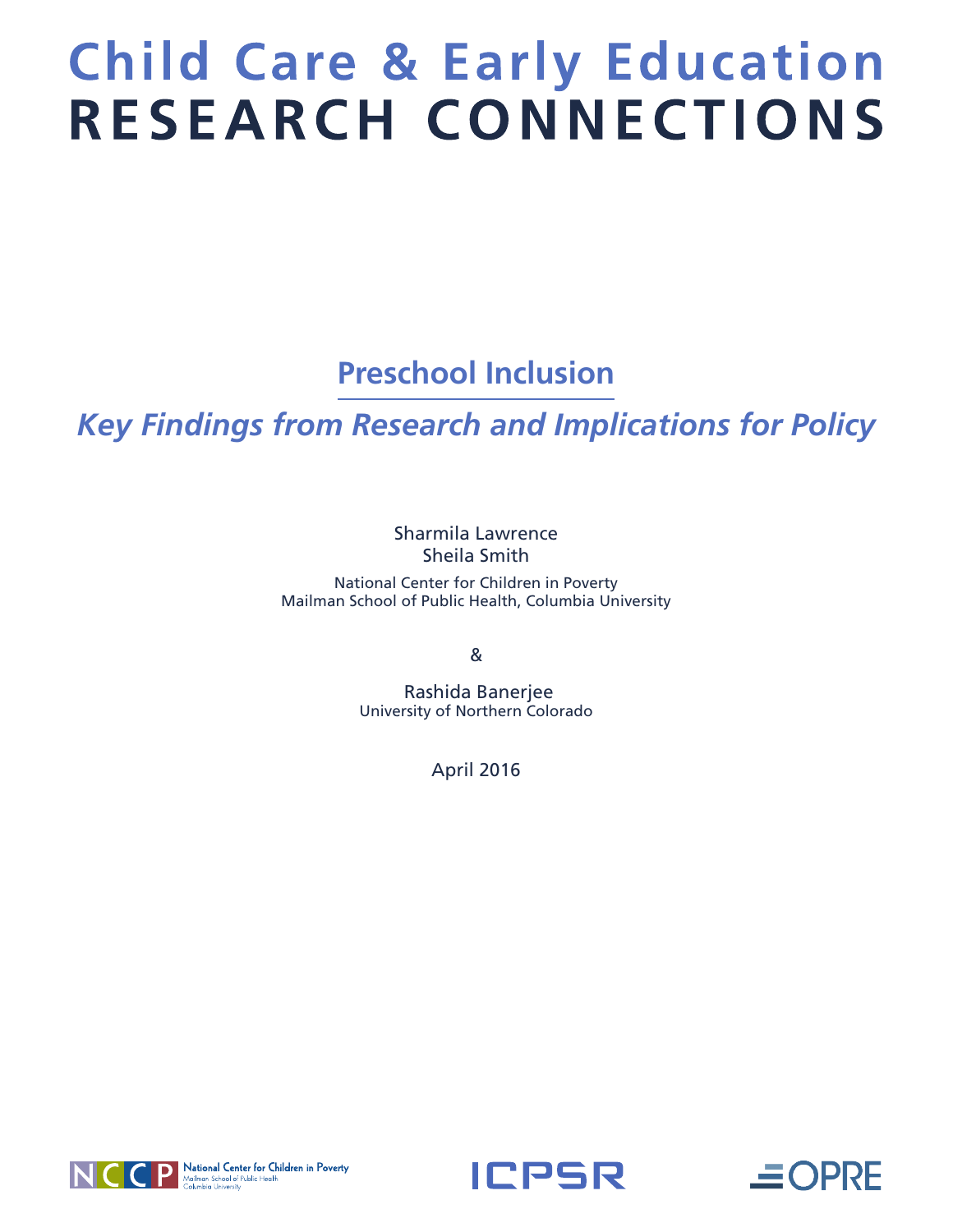# **Child Care & Early Education** RESEARCH CONNECTIONS

Child Care and Early Education *Research Connections*, a free comprehensive collection of online resources, promotes high-quality research in child care and early education. Launched in 2004, *Research Connections* is a partnership of the National Center for Children in Poverty at Columbia University and the Inter-university Consortium for Political and Social Research at the University of Michigan, and is funded by the Office of Planning, Research and Evaluation, Administration for Children and Families, U.S. Department of Health and Human Services.

# **www.researchconnections.org**

A free comprehensive on-line resource for researchers and policymakers

A continually updated, easily searchable collection of:

- Original research publications
- Research syntheses
- ▶ Datasets
- Data Analysis Tools
- ▶ Data Collection Instrument Citations

The contents are solely the responsibility of the authors and do not necessarily represent the official views of the Office of Planning, Research and Evaluation.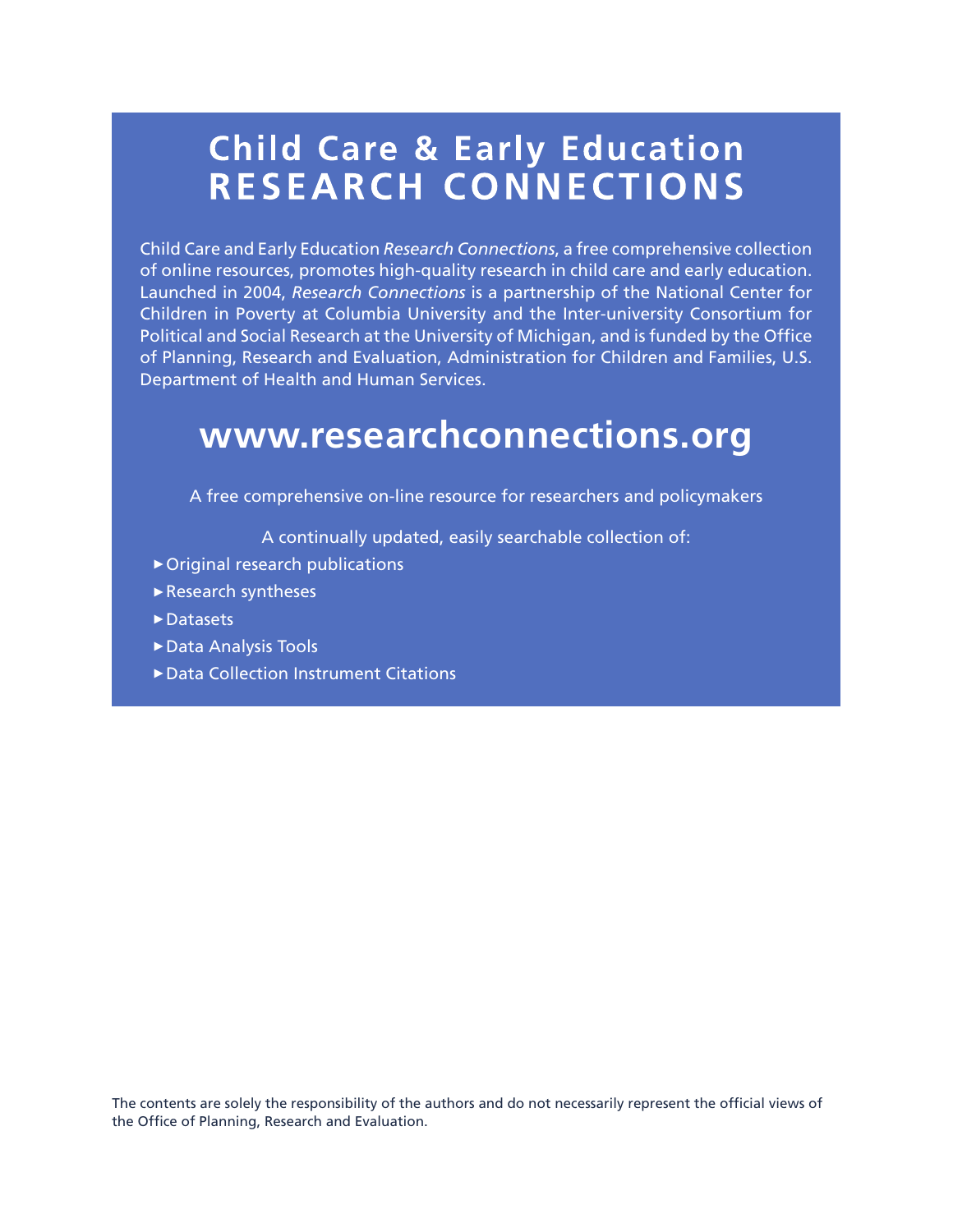# **Preschool Inclusion**

# *Key Findings from Research and Implications for Policy*

An estimated 745,336 children age 3 to 5 have disabilities or developmental delays that entitle them to receive preschool special education services under Part B of the Individuals with Disabilities Education Act (IDEA) (U.S. Department of Education, 2015). Federal policy directs school districts to provide preschool special education services in the least restrictive environment (LRE). Compliance with LRE requires, in most cases, that children with disabilities participate in inclusive early care and education settings alongside typically developing children. Currently, however, nearly one-fourth of children who participate in preschool special education (23%) are served in separate classes, while 38% are in inclusive early care and education classrooms at least ten hours a day where they receive the majority of hours of their special education and related services (U.S. Department of Education, 2014). Other children's experiences include at least ten hours a week in inclusive early care and education settings with the majority of special education services provided outside of that setting and less than ten hours a week in inclusive early care and education with most special education services offered in that setting or in another environment. A recent policy statement issued by the U.S. Department of Health and Human Services (HHS) and U.S. Department of Education (DOE) on early childhood inclusion presents extensive recommendations for state and local actions that could improve young children's access to high quality inclusive preschool programs (HHS/DOE, 2015).

This brief builds on the research review and policy recommendations in the HHS/DOE policy statement. It highlights research relevant to three questions, outlined below:

- 1) What are the effects of inclusive preschool on children's early learning and development?
- 2) What is known about the quality of inclusive preschool programs?
- 3) What is known about how to improve the quality of inclusive preschool?

In a final section, this brief presents recommendations for policies that are supported by research, including policies related to the funding of early care and education programs, states' professional development systems, and investments in gathering critical information about inclusive preschool programs for ongoing monitoring and quality improvement.

The majority of studies reviewed in the following sections were published between 2000 and 2015 and were found through searches for research articles in the Child Care and Early Education Research Connections collection (http://www.researchconnections.org/childcare/welcome). Individual studies examining interventions and professional development were included in the review only if they were conducted in inclusive classrooms, while existing reviews sometimes include research in other settings.

## **What are the effects of preschool inclusion on children's development?**

Preschool inclusion refers to the practice of educating children age 3 to 5 years with disabilities alongside their typically developing peers. Inclusive classrooms can be found in community based child care, Head

Start, and preschool programs (Odom et al., 2004), and much of the research to date has examined inclusion in these settings. In studies that focused on children with disabilities in inclusive classrooms, the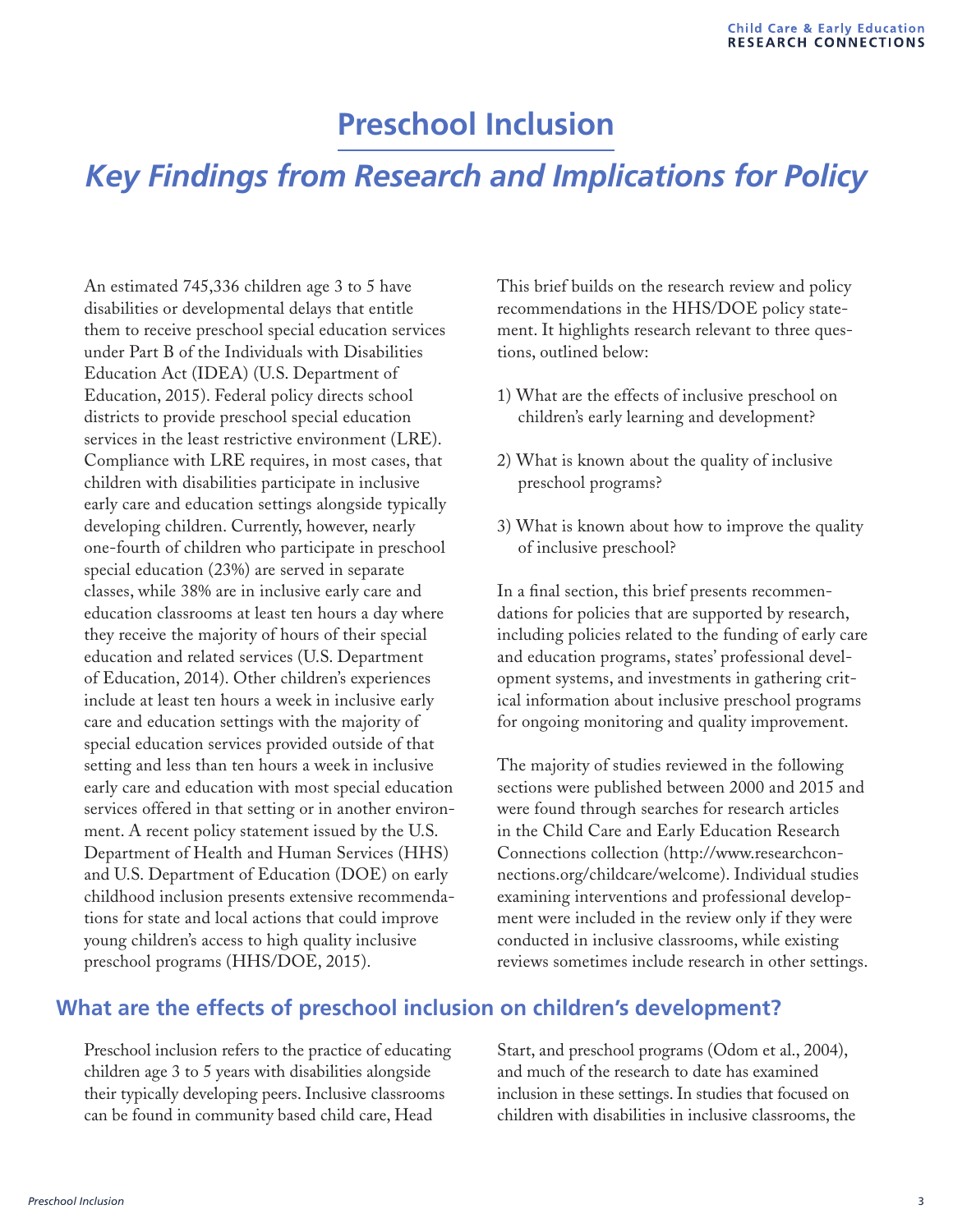most common disabilities were speech, language, and hearing impairments, developmental delays, cognitive impairments, Autism Spectrum Disorder (ASD), Down syndrome, and other health conditions (Green, Terry, & Gallagher, 2014; Holahan & Costenbader, 2000; Nahmias, Kase, & Mandell, 2014; Phillips & Meloy, 2012; Rafferty, Piscitelli, & Boettcher, 2003).

Research has found that children with disabilities in inclusive classrooms are more likely to engage in peer interactions compared to children with disabilities in segregated settings (Odom et al., 2004; Kwon, Elicker, & Kontos; 2011). This finding is important since interactions with peers reduce young children's social isolation and provide opportunities to acquire social, language and academic skills.

Research has also examined the math, language, literacy, and cognitive outcomes of children with disabilities in inclusive classrooms. Phillips and Meloy (2012) found that both children with disabilities and typically developing children who attended an inclusive high quality prekindergarten program made significant gains in early literacy scores but not in early math, and achievement gains were comparable across the two groups. Green et al. (2014) found generally positive impacts on the language and literacy outcomes of children with disabilities in inclusive classrooms that established strong teaching practices and learning environments as part of the federally funded Early Reading First initiative. Children with disabilities made similar gains in print awareness and oral language as their typically developing peers, although they did not catch up to them, and the gap between the groups widened for phonological awareness skills. The authors suggest that more explicit small group instruction in phonological awareness may be necessary for children with disabilities. In examining the effect of inclusion on children with ASD, Nahmias et al. (2014) found that placement in inclusive settings as compared to autismonly or mixed-disability settings, was associated with better cognitive outcomes upon entry into elementary school, especially for children with initially lower social-emotional skills.

Findings concerning the effects of inclusion based on severity of disability are limited. One study found

that children with disabilities who function at a higher level of social-emotional development make more progress on social skills in inclusive settings than in segregated settings, while those functioning at a lower level progress at the same rate in inclusive and segregated settings (Holohan & Costenbader, 2000). Another study, which examined preschoolers' gains in language skills and social competence in inclusive and segregated classes, found that for children with mild to moderate disabilities, there were no differences in gains between inclusive and segregated classes. However, for children with severe disabilities, gains were greater for those in inclusive classes compared to their peers in segregated classes, though problem behaviors were lower for those in segregated classes (Rafferty et al., 2003).

In examining the effect of inclusion on typically developing children, most of the research has focused on the attitudes of typically developing children towards children with disabilities. Research shows that typically developing children in inclusive settings have more positive attitudes towards children with disabilities compared to children who do not encounter peers with disabilities (Diamond & Huang, 2005; Yu, Ostrosky, & Fowler, 2012). Additionally, Diamond (2001) found that typically developing children in inclusive classrooms who had social contact with classmates with disabilities scored higher on measures of emotion understanding compared to children who had social contact only with other typically developing children.

Overall, the research provides support for inclusion as a strategy for improving key competencies related to later school success, and for helping children with disabilities become more fully engaged in the social life of preschool classrooms. However, there are several important factors that can influence the effects of inclusion on children with disabilities, especially features of program quality. The next section will focus on what we know about the quality of inclusive programs.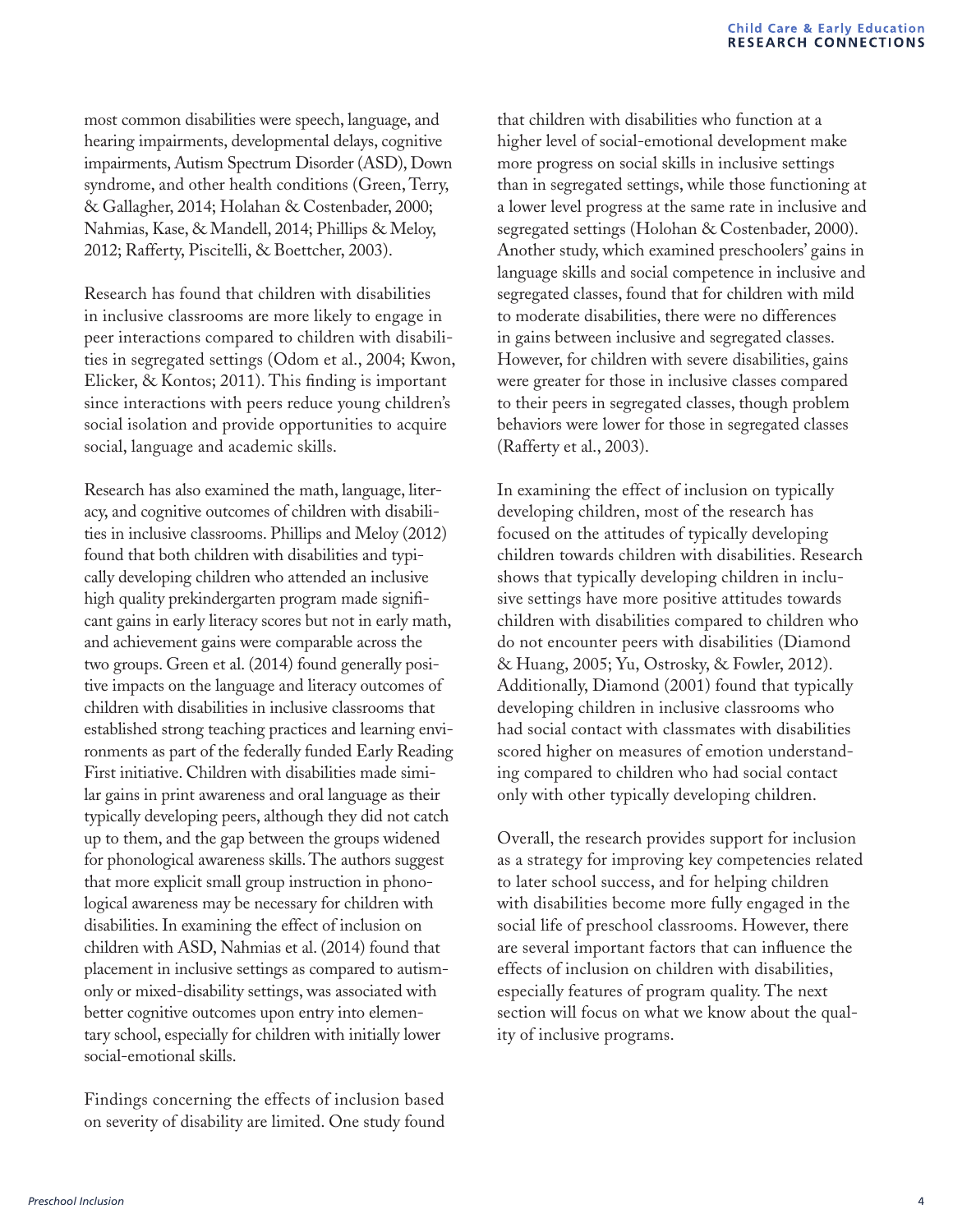## **What is known about quality in inclusive early care and education classrooms?**

In their recent discussion about how to advance high quality preschool inclusion, Barton and Smith (2015) review the empirical support for the three dimensions of effective inclusion outlined in the DEC/NAEYC (2009) statement on preschool inclusion programs: 1) access to learning opportunities (e.g., through provision of materials that can be used both by children with and without physical disabilities); 2) active participation in learning, assisted by adults using individualized practices; and 3) supports that give adults (teachers and parents) the resources they need to help children learn. Current research has only begun to examine these and other dimensions of quality in inclusive classrooms. However, emerging research points to several important aspects of quality that should be considered in ongoing efforts to assess and strengthen inclusive learning opportunities for preschoolers with disabilities.

One approach to assessing quality in inclusive classrooms has been to use measures of quality that are typically used in assessments of regular early care and education settings, without regard to their inclusion of children with disabilities. In the first of a set of studies that used a global measure of quality, the Early Childhood Environmental Rating Scale-Revised (ECERS-R, Harms, Clifford, & Cryer, 1998), both inclusive and non-inclusive classrooms received scores mainly in the "good" range, though higher scores were found in the inclusive classrooms (Hestenes, Cassidy, Shimm, & Hegde, 2008). The preschool programs in this study were likely among the higher quality ones in the state, North Carolina, since they were participating in ECERS-R assessments in an attempt to earn higher ratings in the state's Quality Rating Improvement System (QRIS). In a second study with a smaller, but more diverse group of child care programs in three cities in North Carolina, global quality for inclusive classrooms, based on ECERS-R scores, was in the high average to good range and similar to non-inclusive classrooms. Ratings on a measure of teacher-child interaction, the Teacher-Child Interaction Scale (Farran and Collins, 1996), indicated significantly more developmentally appropriate, sensitive, and responsive teacher behavior in inclusive compared to non-inclusive classrooms. In both studies, teacher education and staff-child ratios were related to global quality.

Other research has focused on practices that support children's learning in specific domains. Using a measure of the literacy environment and the instructional support subscale of the Classroom Assessment Scoring System (CLASS Pre-K; Pianta, La Paro, & Hamre, 2008), Guo, Sawyer, Justice, and Kaderavek (2013) documented weaknesses in both the provision of literacy materials (e.g., writing tools, print models, and literacy props) and the quality of supports for children's language development in inclusive preschool classrooms. In this study, higher teacher education – having a Master's degree – was associated with higher quality instruction as measured by the CLASS subscale that includes a focus on supports for children's language development. The findings of low quality language and literacy learning experiences in the 54 inclusive classrooms in this study are notable in light of the relatively high level of classroom teachers' education; all teachers had a four-year degree, 57 percent had a Master's degree, and 50 percent had a degree in special education. Irvin, Boyd, and Odom (2015) examined teacher talk in inclusive classrooms and found that teacher talk intended to support peer interactions was infrequent and occurred most often in settings where children with autism who were targeted for social skills interventions did not spend much time. A recent national survey of Head Start teachers investigated teacher practices used to support the language and literacy of children with various disabilities (McDonnell, Hawken, Johnston, Kidder, Lynes, & McDonnell, 2014). While teachers reported daily use of many research-based strategies, their responses indicated low use of practices that can help make literacy materials accessible to visually and physically disabled children, and only about half or fewer of the teachers reported daily use of key language support strategies for children with speech and language disabilities.

Recently, the development of a measure specifically designed to assess the quality of inclusive classrooms has created opportunities to examine dimensions of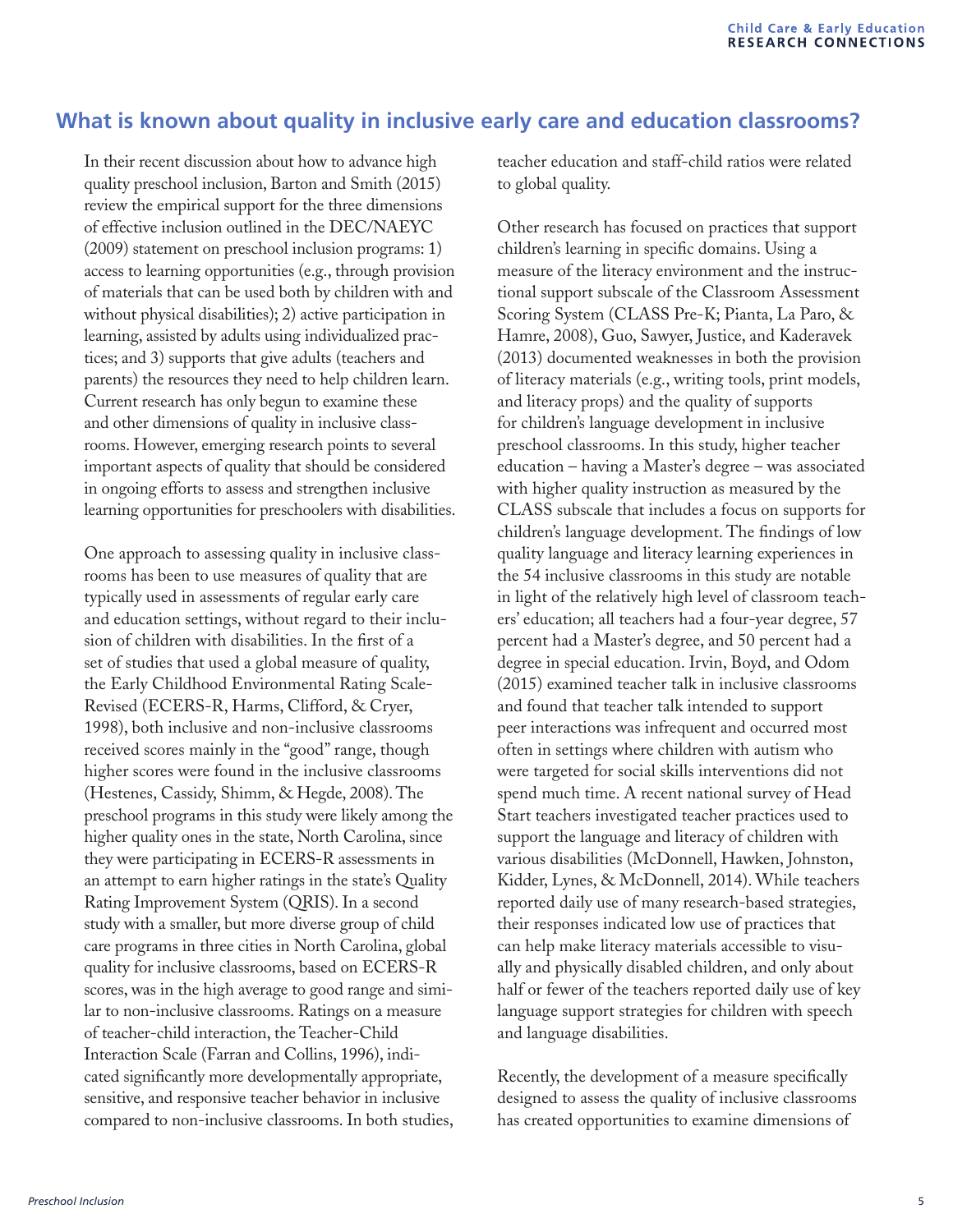classroom quality that are viewed as important to the learning experiences of preschoolers with disabilities. The Inclusive Classroom Profile (ICP) is an observation-based assessment of classroom practices that have been shown in previous research to support the development of young children, age 2 to 5, with disabilities in an inclusive classroom (Soukakou, Winton, West, Sideris, & Rucker, 2015). Its items generally relate to the quality dimensions outlined in the DEC/NAEYC position statement. For example, an item's assessment of a program's adaptation of space, materials, and equipment measures an aspect of children's access to learning experiences while another item's assessment of supports for peer interaction reflects a focus on teachers' efforts to promote active participation.

The ICP has shown promise in two validity studies, although future research is needed to investigate relationships between scores and child outcomes (Soukakou, 2012; Soukakou et al., 2015). In the US study of the ICP, considerable variability in scores was found among programs that had received QRIS ratings in the middle to high range, suggesting that the ICP could be used to assess programs' need for technical assistance specifically focused on high quality inclusion practices that promote the learning of children with disabilities (Soukakou et al., 2015). Compared to other types of programs (e.g., prekindergarten, Head Start), child care settings had the lowest ICP scores, possibly reflecting what the researchers note as a weaker mandate to enroll children with disabilities and less access to appropriate technical assistance. Another recent study of Head Start classrooms that used the ICP also found high variability in quality across classrooms; research characterized children in low-scoring classrooms as being physically present, but not fully participating in classroom learning experiences due to a lack of individualized supports for their engagement (Muccio, Kidd, White, & Burns, 2014). In a survey of needed and available supports for inclusion administered to teachers in this study, most teachers indicated that professional development is critical to helping them deliver effective inclusion practices while this support is not available to support their teaching.

Other potentially important features of quality in inclusive classrooms are structural and compositional attributes. Some of the studies reviewed here found relationships between quality indicators and teacher education (Guo et al., 2013; Hestenes et al., 2008) or teacher- child ratios (Hestenes et al., 2008). These results align with those that have been found, although not with complete consistency, in studies of early care and education settings not serving children with disabilities (e.g., Burchinal, Cryer, Clifford, & Howes, 2002; Phillips, Mekos, Scarr, McCartney, & Abbott–Shim, 2001). Classroom composition refers to the mix of children in the classroom who have certain characteristics. Recently, researchers have begun to investigate "peer effects" that may become evident when there is variation across classrooms in the percentage of children with strong versus weak skills in certain domains, such as language and social competence. In the first study of peer effects on children's language skills in inclusive preschool classrooms, Justice, Logan, Lin, and Kaderavek (2014) found that all children in inclusive classrooms where peers had, on average, weaker language skills, showed less growth in language skills over the school year. Peer effects were strongest for children with disabilities who were in classrooms with peers who had weak language skills. This study was implemented in programs where about 50 percent of children had IEPs, although there was some variation across classrooms. Recently, other researchers used compositional measures in Head Start classrooms to predict children's social competence and behavior problems in kindergarten (Yudron, Jones, & Raver, 2014). Head Start programs tend to be inclusive given a requirement that at least ten percent of children enrolled in Head Start programs are children with disabilities. Kindergarten children's internalizing behavior (e.g., sadness, anxiety) was predicted by their participation in Head Start classrooms with a high proportion of children with very elevated externalizing behaviors (e.g., challenging behavior such as hitting or yelling), and their social competence was predicted by the classroom average on a measure of challenging behavior.

At present, it is not possible to draw broad conclusions about the quality of preschool inclusion programs from the still limited number of studies that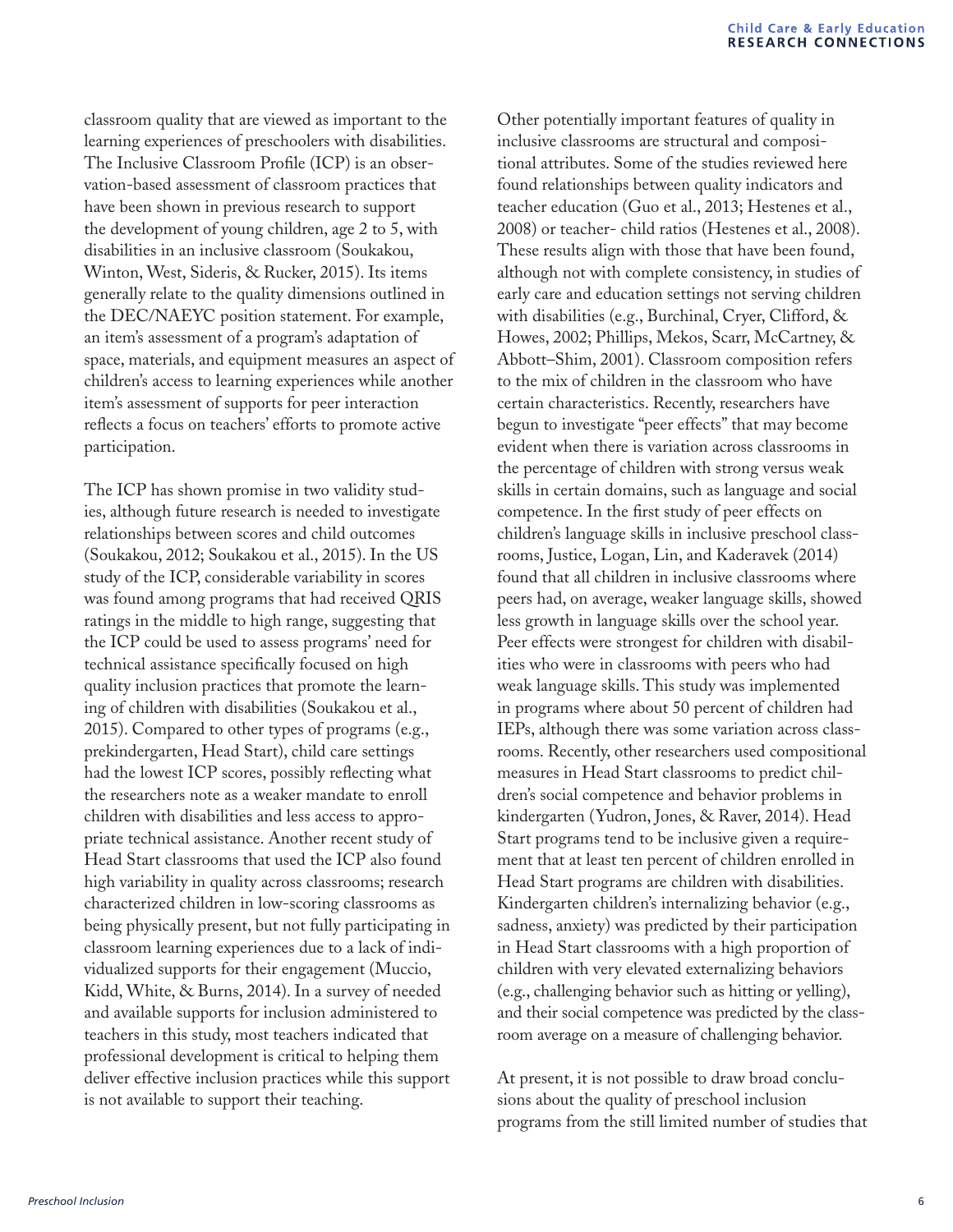have assessed these programs with different types of measures. In addition to varied results across studies using different measures, the approach to recruiting programs appears, in some cases, to have limited the range of quality in the sample. Considered together, the studies do suggest possible strengths and limitations of individual measures and ways they might be used in combination. Global measures of quality such as the ECCERS-R might be most useful as a measure of foundational quality. Inclusive programs that achieve good quality on a global quality measure most likely have basic features of quality that provide a foundation for other features that are more directly tied to the learning experiences of children with disabilities. A classroom assessment tool like the ICP measures specific features of the classroom

environment and teaching that are used to support the learning of children with disabilities. It is likely that some inclusive programs that demonstrate good global quality show weaker practices that should be used in teaching children with disabilities. At the same time, the ICP does not focus its assessment of teaching practices in particular domains, such as language and literacy; programs assessed with the ICP may need to find additional ways to examine and document teaching practices directed to children with disabilities that can promote learning in specific domains, including language, literacy, social-competence, and early math. Finally, structural and compositional measures appear to influence the learning experiences of children in inclusive classrooms.

### **What is known about how to improve the quality of inclusive preschool programs?**

#### **Interventions**

While research points to the benefits of preschool inclusion programs for young children with disabilities, simply enrolling them in programs with typically developing peers might be insufficient to address their learning needs (Odom et al., 2004). Interventions and specialized instruction that focus on improving particular skills of children with disabilities are typically needed to create high quality learning experiences in inclusive classrooms (Odom, Buysse, & Soukakou, 2011). This section examines research on different types of interventions that have been used in inclusive classrooms to support the learning of young children with disabilities.

#### **Naturalistic Approaches and Embedded Instruction**

According to Snyder, Rakap, et al. (2015) naturalistic interventions have four features: instruction occurs in typically occurring activities and routines; instruction focuses on skills needed by the child to participate fully in activities or to meet activity demands; the teaching episode is child-initiated or initiated by an adult based on the child's interest; and the adults who implement the intervention are those who interact

with the child regularly. An example of a naturalistic teaching strategy is modifying the learning environment by placing a desired object out of reach to encourage a child with limited communication and social skills to express interest in the object to the teacher or a peer. In their recent review of research on naturalistic instructional approaches, Snyder, Rakap, et al. (2015), found that in the majority of studies naturalistic approaches resulted in the acquisition of targeted skills, including communication, social and preacademic competencies. Although fewer than 50 percent of studies reported information about whether children maintained these skills or showed an ability to use them in a variety of situations, the 20 studies that provided maintenance data reported evidence that a high percentage of children maintained skills during the study period. In addition, 18 studies reported that some children generalized these skills across settings and people. Most of the studies in the review examined interventions carried out in inclusive classrooms.

One type of naturalistic approach, embedded instruction, uses teaching strategies designed to address specific objectives in the child's Individual Education Plan (IEP) during naturally occurring classroom routines, activities and transitions (e.g., circle time,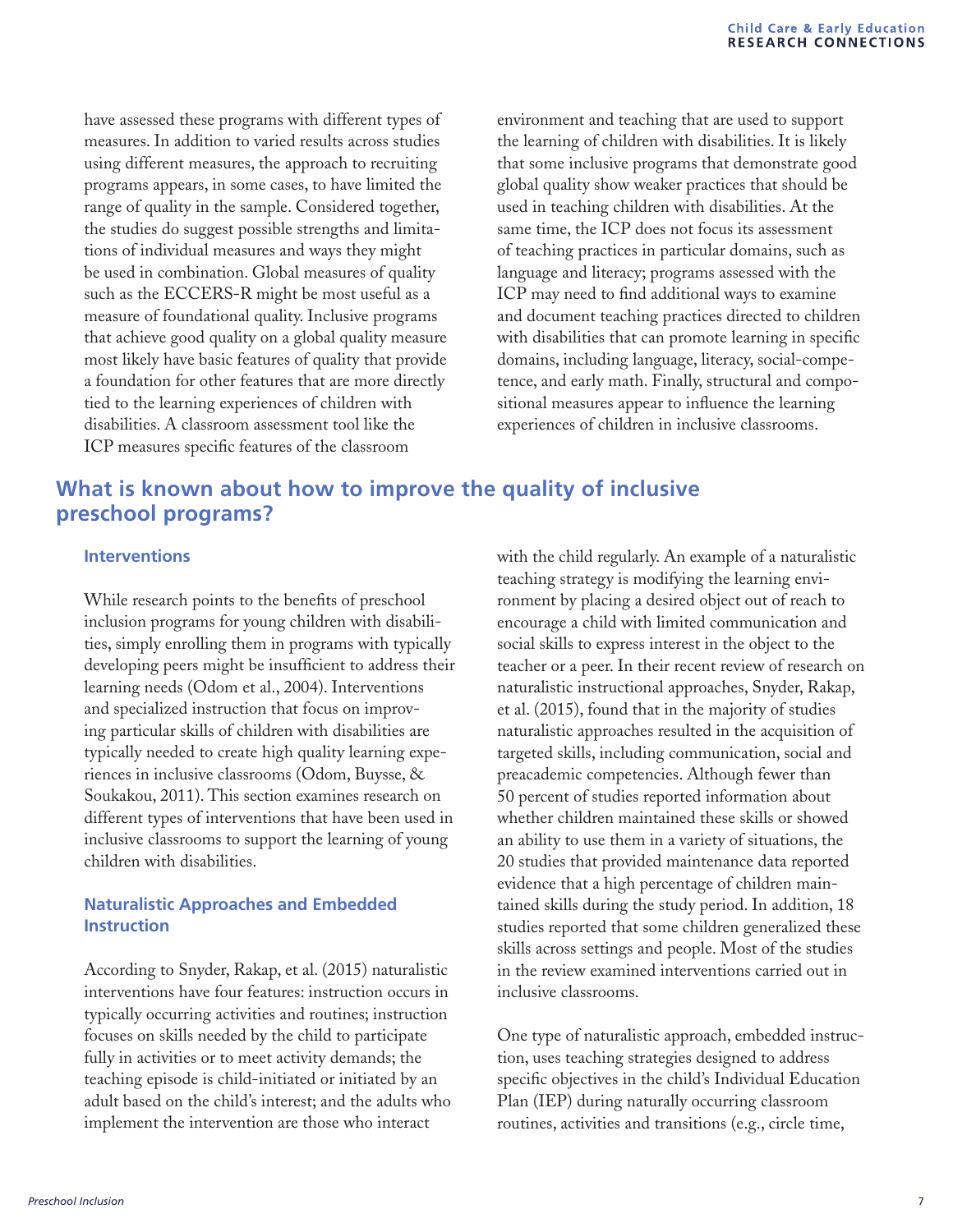free play, learning centers, snack time) (Rakap & Parlak-Rakap, 2011). In their review of studies that used embedded instruction in inclusive preschool classrooms, Rakap and Parklak-Rakap (2011) conclude that embedded instruction is an effective practice for teaching a range of skills, including language, preacademic, and social skills, to children with disabilities in inclusive preschool programs. Additionally, they find that embedded instruction resulted in the generalization of these skills across settings, activities and people, as well as the maintenance of these skills over time.

Two recent studies have also examined the use of embedded direct instruction in promoting literacy and math skills among preschool children with disabilities in inclusive programs. One study compared the use of an activity-based intervention (a more child-directed approach with naturally occurring antecedents and consequences) with embedded direct instruction on the phonological awareness skills of five children diagnosed with mild to moderate language impairment in an inclusive preschool classroom (Bott, Losardo, Tillery, & Werts, 2014). The study found that embedded direct instruction was more effective than an activity-based intervention in helping children acquire phonological awareness skills. Learning these particular skills, the researchers suggest, may require that teachers initiate and lead a learning task that provides explicit and systematic instruction. Davenport and Johnston (2015) examined the effect of embedding direct instruction approaches (prompting, providing consequences and prompt fading) on teaching math and numeracy skills to three preschool children with developmental delays in an inclusive classroom, using a learning center where the children preferred to play during free choice time. Results indicated that reducing the strength of the prompt over time was effective in teaching the identified skills and resulted in generalization of these skills to new people.

#### **Peer-Mediated Strategies**

Peer mediated strategies comprise another approach to promoting social, communication, and language skills of young children with disabilities and can also be embedded in ongoing activities and routines in

inclusive classrooms. In peer-mediated strategies, typically developing children are taught ways to interact with and help children with disabilities acquire new skills (Neitzel, 2008). Research has demonstrated the effectiveness of peer-mediated strategies in increasing the social interactions between typically developing children and children with disabilities (Terpstra & Tamura, 2008; Odom et al., 2004). Examples include peer imitation strategies in which children with and without disabilities take turns being the 'leader' in a small group activity while the other children are asked to imitate the leader (Garfinkle & Schwartz, 2002); training typically developing children to use songs, finger play and verbal cues to encourage peers with disabilities to remain in an activity and participate in circle time (Robertson, Green, Alper, Schloss, & Kolher, 2003); and training typically developing children on the use of visual aids to initiate play (Nelson, McDonnel, Johnston, Crompton, & Nelson, 2007).

#### **Teacher-led Interventions that use Stories**

One type of teacher-led social-skills intervention uses social stories that describe a situation that a child may encounter and the behaviors the child should use in that situation (Gray & Garand, 1993). Often, social stories are written to highlight behaviors that individual children need to modify, and reading the stories to children is sometimes combined with other interventions such as verbal prompts to encourage children to use desired behaviors. Crozier and Tincani (2007) used social stories and verbal prompts to enhance behaviors of three preschoolers with autism in an inclusive classroom. They found that while there was an overall increase in the targeted prosocial behaviors across participants, not all the children maintained the behavior after the intervention, suggesting that ongoing use of the social stories may be necessary to maintain their effect. Another study (More, Sileo, Higgins, Tandy, & Tannock, 2013) used social stories that described general social skills (e.g., taking turns, giving a compliment, inviting a friend to play) rather than specific skills that individual children needed to strengthen. The study was conducted in a community-based inclusive preschool program that served children whose disabilities included developmental delay,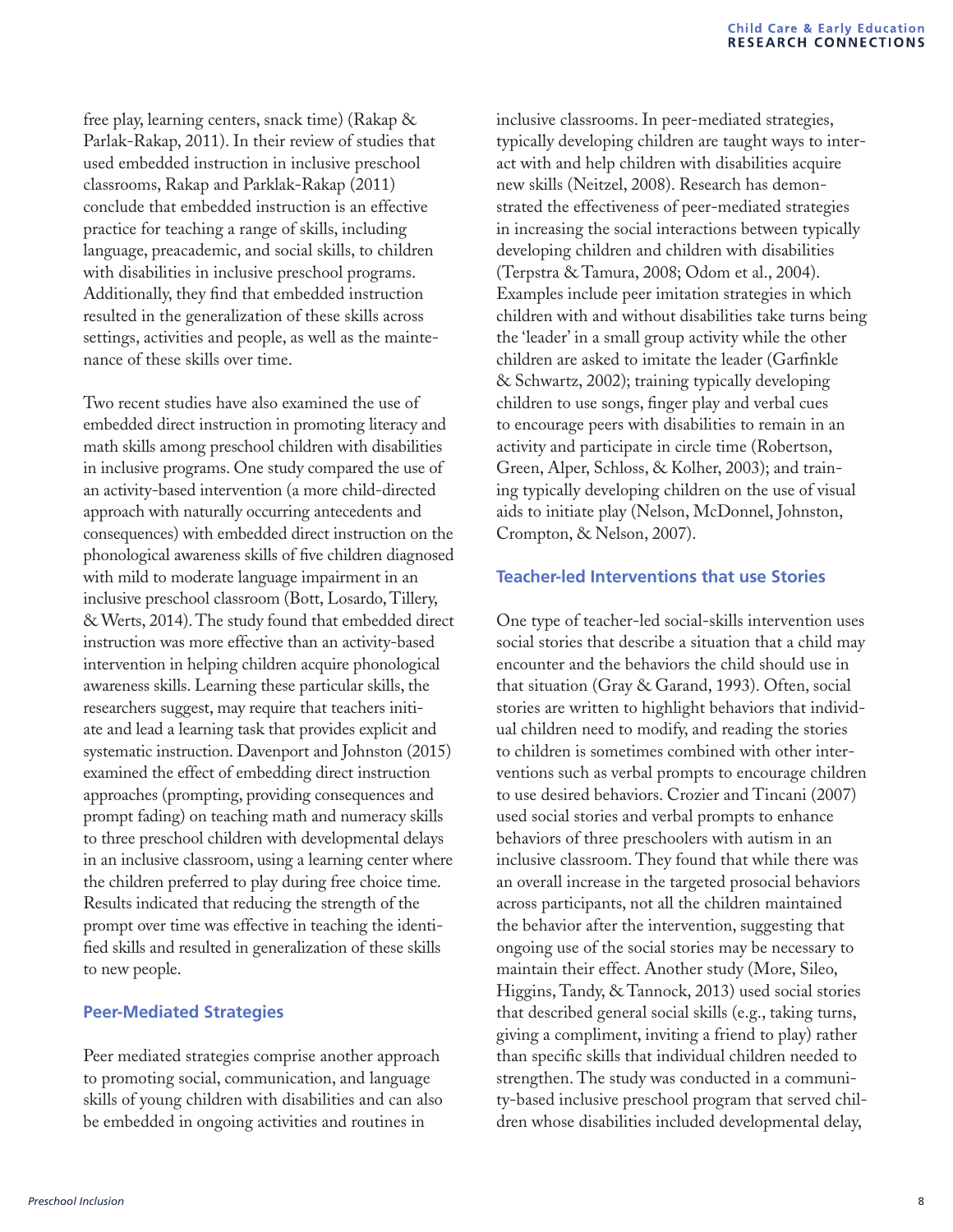autism, and other health impairments. Even under a condition in which the social stories were read to children and they were given a chance to practice targeted behaviors directly after the story, the children did not demonstrate an increase in prosocial behaviors. The researchers suggest that it may be important to tailor the content of a social story to the needs of individual children.

Another teacher-led social-skills intervention in an inclusive classroom combined shared story book reading with theme-related dramatic play activities that incorporated social interaction (e.g., grocery store, doctor's office, construction) and prompts to engage in desired behaviors. Stanton-Chapman and Snell (2010) evaluated the effects of the intervention on children's conversation and play. The children with disabilities had specific language impairment, developmental delay, or behavior disorder. The intervention led to their increased initiations of social interactions that resulted in immediate peer responses as well as increased peer play following the intervention, and for some children, an increase in positive interactions on the playground.

#### **Professional Development**

The quality of teacher practices in inclusive classrooms is highly dependent on their professional development. Early childhood researchers have called for the expansion of both inservice and preservice professional development that bridges the gap between research and practice and contributes to highly effective teachers in inclusive classrooms (Chang, Early, & Winton, 2005; Campbell & Milbourne, 2005; Snyder, Hemmeter, & Fox, 2015). Two key goals of professional development are improving teachers' positive attitudes about inclusion (e.g., Bruns & Mogharreban, 2007; Mitchell & Hegde, 2007; Muccio et al., 2014; Rheams & Bain, 2004) and increasing their ability to use targeted strategies in the daily routines of children with disabilities in an inclusive classroom (e.g., Artman-Meeker & Hemmeter, 2013; Brown, Gaitman, & Harjusola-Webb, 2014; Harjusola-Webb & Robbins, 2012; Muccio et al., 2014; Ottley & Hanline, 2014). The next sections will focus on these two aspects of

professional development.

#### **Teacher Beliefs and Attitudes towards Inclusion**

Numerous studies have investigated early childhood educators' beliefs and attitudes about inclusion (e.g., Bruns & Mogharreban, 2007; Mitchell & Hegde, 2007; Muccio et al., 2014; Rheams & Bain, 2004). Bruns and Mogharreban (2007) found that the majority (over 75%) of Head Start and Pre-K teachers who were surveyed had positive attitudes about inclusion and reported using several effective practices in inclusive classrooms to promote learning for children with disabilities. Other studies have found associations between positive teacher beliefs about inclusion and effective inclusion practices (e.g., Mitchell & Hegde, 2007; Muccio et al., 2014; Rakap, Cig, & Parlak-Rakap, 2015; Rheams & Bain, 2004). Early childhood educators with more positive attitudes toward teaching children in inclusive classrooms are more likely to implement teaching strategies related to goals in children's IEPs during daily routines, create accessible environments for children with disabilities, and use appropriate strategies to promote positive behavior outcomes. However, the exact factors that might be influencing teacher beliefs and practices have been hard to decipher (Mitchell & Hegde, 2007).

In an effort to learn about experiences that might help early childhood teachers develop positive attitudes toward inclusion, Voss and Bufkin (2011) surveyed 123 preservice students in a program preparing early childhood education and early childhood special education teachers. The student teachers participated in courses (e.g., on evidence-based inclusive teaching strategies) that were coordinated with structured field placements in inclusive classrooms where they worked with children with disabilities. Survey results showed that student teachers' confidence in their ability to work effectively with children with disabilities in inclusive classrooms, and interest in this work, increased significantly over the time they completed their courses and fieldwork. Data from interviews and reflections documented students' initial perceived lack of competence and the high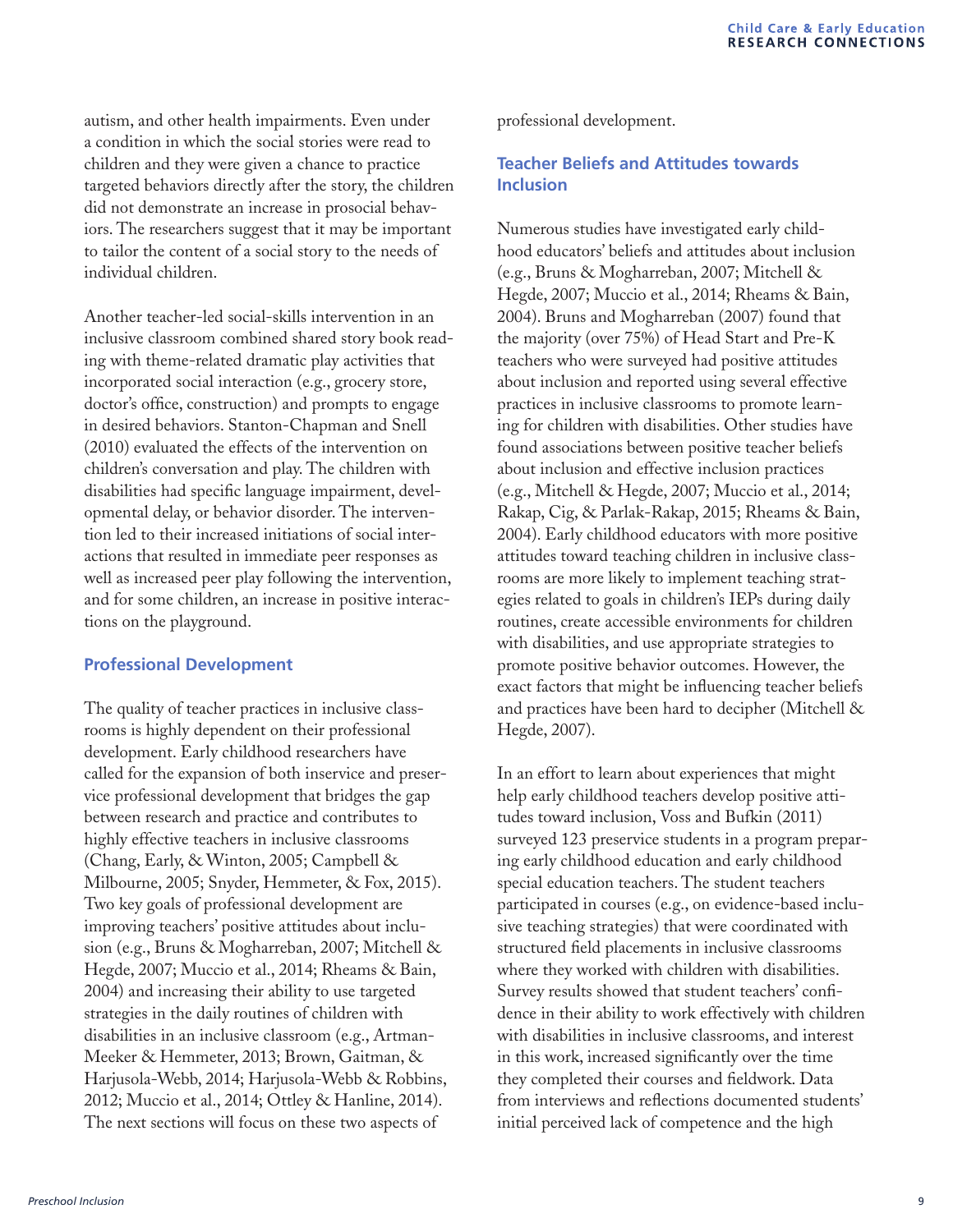value they later placed on their work in inclusive classrooms. Similarly, Rakap et al. (2015) found that preservice teachers' participation in two courses in special education positively influenced their attitudes towards inclusion, their willingness to include children with severe disabilities in their classrooms, and their level of comfort when interacting with individuals with disabilities; the course focused on specific instructional strategies for working with children with disabilities in inclusive classrooms had the largest positive impact. The researchers concluded that teacher candidates should be required to take courses that would provide them with instructional strategies that can be helpful while working with children with disabilities and opportunities to apply these strategies in classroom settings.

#### **Professional Development to Improve Practice**

Several studies have tested the benefits of coaching in combination with training in an intervention to support high quality inclusion practices (e.g., Artman-Meeker & Hemmeter, 2013; Brown et al., 2014; Harjusola-Webb & Robbins, 2012; Ottley & Hanline, 2014). These studies show that a combination of group training and coaching helps early childhood educators use recommended practices more regularly than educators who are not provided with these supports. Additional features of these successful professional development initiatives include the provision of continued support for the intervention's delivery, performance-specific feedback to teachers about their use of targeted practices during coaching sessions, and ongoing monitoring of instructional practices. In some cases, prolonged coaching, lasting as much as two years, appears necessary in order to reach fidelity when implementing a comprehensive, evidence-based intervention (Strain & Bovey, 2011).

There is growing evidence that some forms of technology-based training and coaching can play a role in helping improve teacher practices in inclusive classrooms. Snyder, Hemmeter, McLean, et al. (2015) compared on-site expert coaching with web-mediated self-coaching for teachers in inclusive classrooms. In web-mediated coaching, teachers had access to a password protected website and additional frequent emails,

phone calls, and video conferencing between the coach and teacher were used. These researchers found positive practice-based coaching effects across the two approaches on some of the teachers' embedded instruction practices (e.g., instruction to support writing). However, teachers in the on-site coaching condition implemented embedded instruction more frequently and their embedded instruction showed higher quality (fidelity to how they were trained to implement embedded instruction) than teachers in the self-coaching condition and teachers who had not received coaching. When using The Classroom Assessment Scoring System PreK (CLASS PreK; Pianta, La Paro, & Hamre, 2008) these researchers reported no statistically significant differences across intervention conditions for the emotional support, instructional support, and classroom organization domains.

Hemmeter, Hardy, Schnitz, Adams, and Kinder (2015) investigated the effects of training and coaching on teachers' implementation and generalization of practices related to the Pyramid Model for Promoting Social-Emotional Competence in Young Children. The coach augmented in-person group training included video examples and discussions of how to individualize the practices in the teacher's classroom with in-person coaching and email feedback after reviewing videos of teacher practices. Researchers report that all teachers in this study increased their use of targeted teaching practices and maintained the use of practices with only periodic reminders. Further, Artman-Meeker and Hemmeter (2013) found distance training by reviewing video of teachers' classroom performance and providing email feedback to be an efficient and viable coaching practice that reduced coach and teachers' investment in time and produced significant changes in practice.

Another coaching delivery format uses bug-in-ear technology to support professionals' acquisition of applied skills in naturally occurring routines in inclusive classrooms (e.g., Rock, et al., 2014; Rock et al., 2012; Scheeler, McKinnon, & Stout, 2012). The bug-in-ear is a wireless, one-way communication instrument that allows the coach to communicate privately with the early childhood educator. In a single-case design study with four teacher-child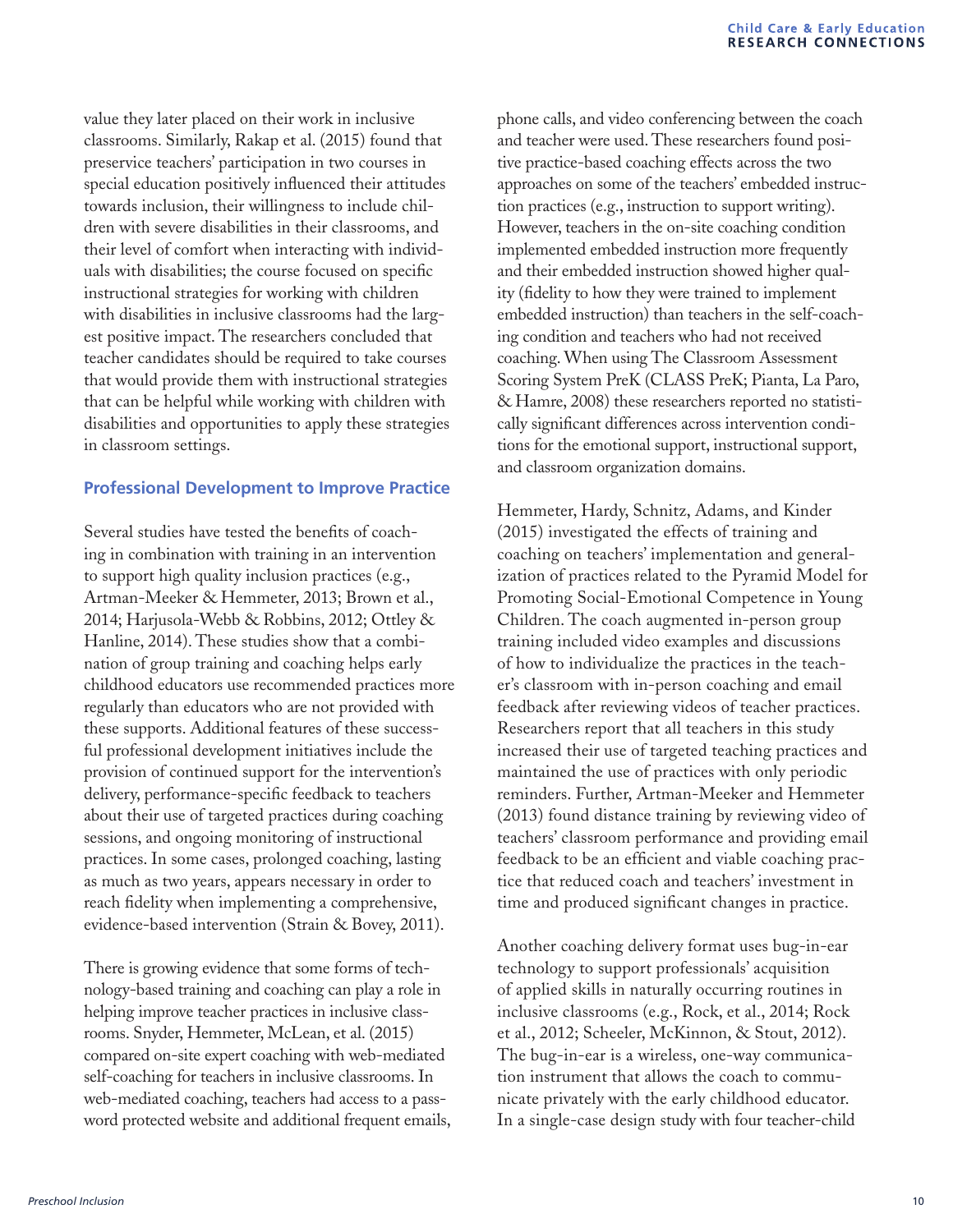dyads, Ottley and Hanline (2014) found this method of coaching to significantly increase four early childhood educators' use and partial maintenance of

embedded communication support strategies in an inclusive classroom.

# **What policies can support inclusion practices that benefit children?**

The research reviewed in this brief indicates that young children with disabilities benefit from being in inclusive early care and education settings with typically developing peers, although the extent of children's learning and social development is likely to depend on many features of the setting (e.g., teachers' use of effective instruction tailored to the needs of individual children with disabilities; classroom composition, and teacher-child ratios). Typically developing children in inclusive classrooms also appear to benefit, acquiring a greater ability to understand others' emotions and more positive attitudes towards individuals with disabilities. Overall, the research underscores the importance of policies designed to increase the number of children with disabilities who have access to high quality inclusive preschool settings. The research also suggests that policies aimed at improving the quality of inclusive preschool programs should reflect a growing body of knowledge about evidence-informed teaching practices and strategies for achieving high quality early childhood inclusion. The recent HHS/DOE, 2015 policy statement on inclusion of children with disabilities in early childhood programs, presented a wide range of recommendations for state and local action. The recommendations offered below are aligned with and build upon those presented in this federal guidance.

**States should review policies across early care and education programs that affect young children's access to high quality inclusive preschool programs and establish multiple policies to promote access to these programs.** The HHS/DOE, 2015 statement suggests that states use an existing policy council or task force, including the Early Learning Advisory Council, to develop a comprehensive plan for increasing young children's access to inclusive programs. The following are policies that should be considered as key elements in a comprehensive effort to increase young children's access to inclusive programs:

- **Prekindergarten and child care programs should** be required to conduct and report on outreach efforts to agencies serving young children with disabilities to encourage enrollment of these children; programs should also be required to report on the number of children with different types of disabilities that they enroll.
- ` Funding for early care and education for children with disabilities should be largely reserved for participation in inclusive classrooms to help ensure adequate slots across geographic areas, and adequate staffing, services, environmental supports, and professional development in these programs.
- ` States should conduct periodic surveys of programs' classroom compositions (ratios of typically developing children to children with disabilities), childteacher ratios, teacher education, and professional development supports to determine how many children with disabilities are in programs with features associated with more positive learning experiences for children with disabilities.

**States should review and strengthen pre-service early childhood teacher preparation programs to ensure that course work and fieldwork are designed to help teachers develop positive views about inclusion and learn to use evidence-based practices that benefit children with disabilities in inclusive programs.** In addition to considering dual degree programs in special and regular early childhood education, early childhood teacher training programs should be required to have course work and linked practicum experiences in inclusive classrooms that use research-based practices and mentor student teachers in the use of these practices.

**States' Professional Development (PD) Systems, including QRIS, should offer linked training and coaching designed to help teachers use**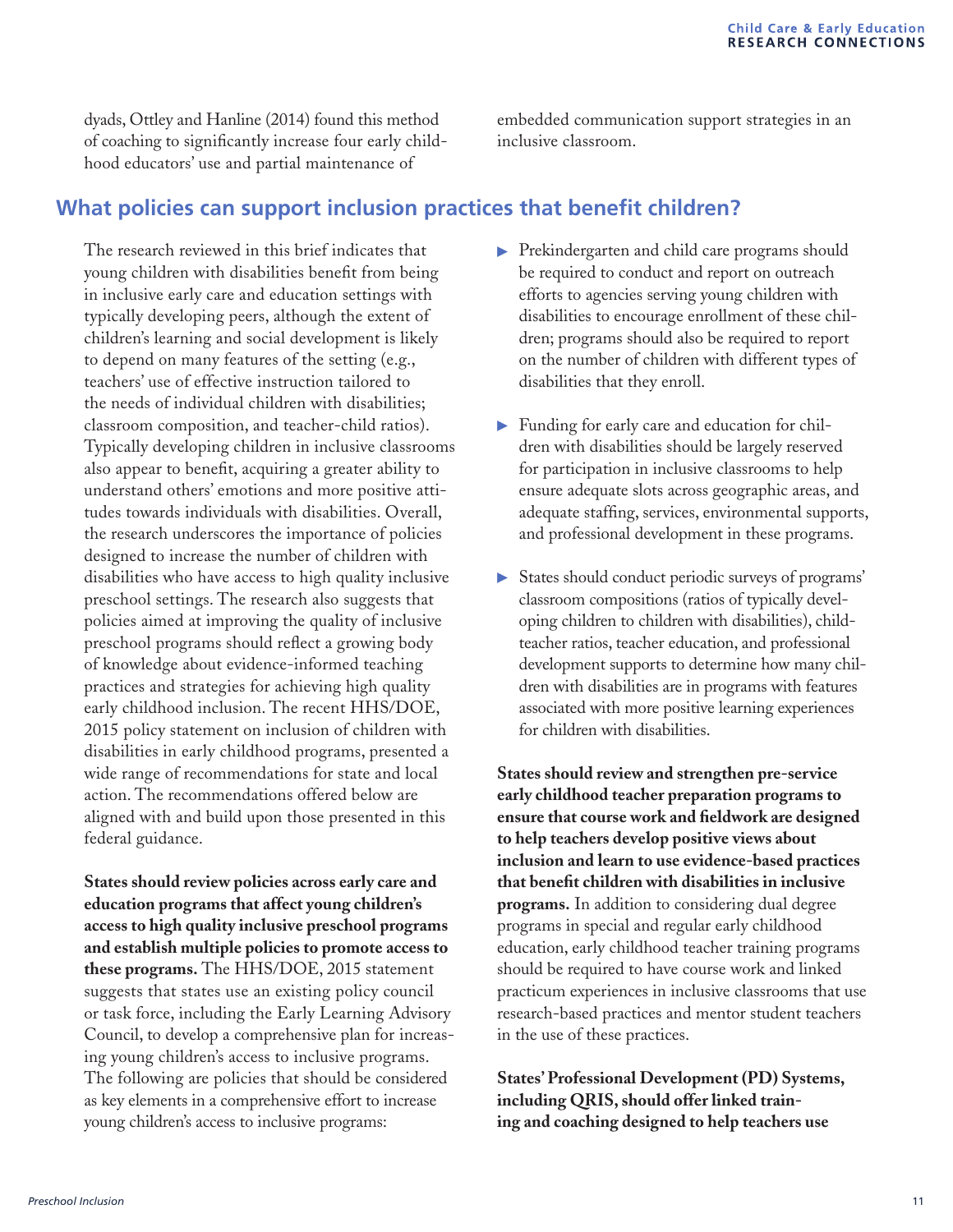#### **evidence-based practices that promote learning in children with disabilities in inclusive classrooms.**

A growing body of research, highlighted in this brief, supports the benefits of a wide range of instructional practices that can be used in inclusive classrooms (e.g., embedded instruction, peer-mediated strategies). Competencies for professional development specialists and ongoing training and support for these specialists should include a strong focus on evidence-informed practices that help children with disabilities acquire school readiness skills. States should provide adequate funding to ensure that these specialists can work with early care and education programs across the state using on-site and technology-based training and coaching strategies that have demonstrated efficacy.

**State QRIS standards should provide indicators that promote efforts to strengthen the quality of inclusive programs.** The following are examples related to these goals:

- ` Requirements that directors and teachers participate in professional development that helps them acquire skills in implementing research-based practices known to promote learning in young children with disabilities in inclusive classrooms.
- $\triangleright$  QRIS standards with indicators at all levels that describe research-based practices for promoting the learning of children with disabilities in inclusive preschool classrooms.

**States' QRIS or professional development systems should support programs and providers in the use of classroom assessments that identify strengths and gaps in practices that are important to the learning and social-emotional growth of young children with disabilities in inclusive classrooms.** This approach will require that more global assessments be supplemented by efforts to assess practices known to benefit children with disabilities, including practices used to support children's learning in key domains, such as language and literacy.

**States should provide guidelines concerning classroom ratios of children with disabilities to typically**  **developing children.** Research on peer effects in inclusive classrooms, reviewed earlier, generally aligns with a recommendation to use the principal of natural proportions, offered in the recent federal statement on inclusion (HHS/DOE, 2015). According to this principle, the proportion of young children in an inclusive classroom should be similar to the proportion of young children with disabilities in the general population. The practical result would be guidance recommending that children with disabilities not comprise more than about one-third of a class since prevalence estimates of children with disabilities are 15 percent in the general population and twice this percentage among low-income children (Boyle et al., 2011). A higher percentage of typically developing peers, whose skills might be expected to be stronger than their peers who have disabilities, would create a classroom composition with peer effects that would likely benefit children with disabilities.

**State and local agencies that invest in evaluations of preschool programs and QRIS should maximize opportunities to learn about the effectiveness of inclusive classrooms in the district, city, or state, and features of programs in which children show the strongest learning outcomes.** This will require establishing study goals that include learning about inclusive programs' impacts on children, documenting key features of inclusive classrooms that may influence children's learning (e.g., classroom composition, staffing, use of professional development) and using appropriate measures of quality to capture practices relevant to young children with disabilities in inclusive classrooms.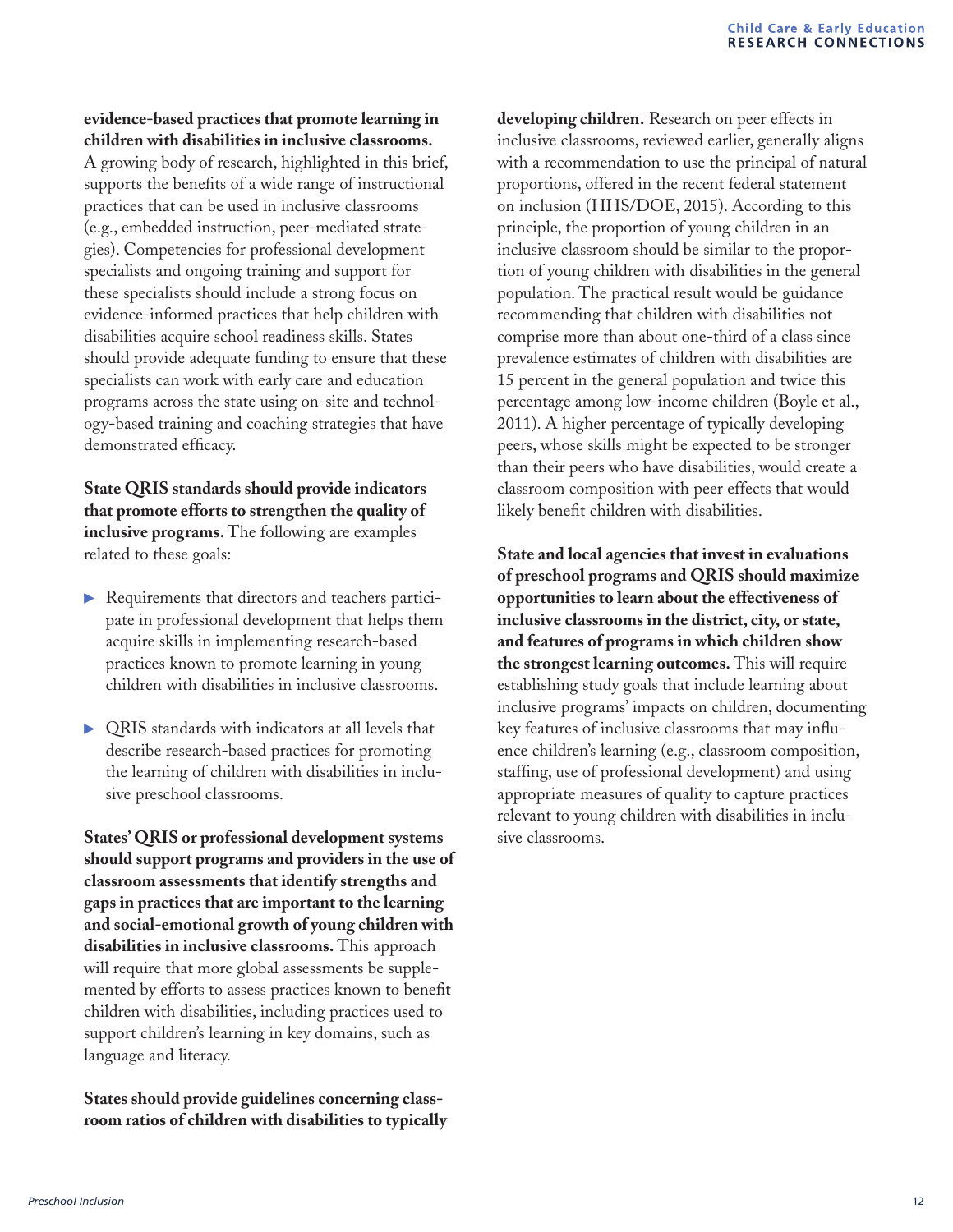### **Conclusion**

The 2009 joint statement on preschool inclusion by the Division for Early Childhood of the Council of Exceptional Children and the National Association for the Education of Young Children (DEC/ NAEYC, 2009) presaged key recommendations found in this brief and in the recent HHS/DOE statement. Although gaps in research exist, there is

### **References**

- Artman-Meeker, K. M., & Hemmeter, M. L. (2013). Effects of training and feedback on teachers' use of classroom preventive practices. *Topics in Early Childhood Special Education*, *33*, 112-123.
- Barton, E. E., & Smith, B. J. (2015). Advancing high-quality preschool inclusion: A discussion and recommendations for the field. *Topics in Early Childhood Special Education, 35*, 69-78*.*
- Botts, D., Losardo, A., Tillary, C. Y., & Werts, M. G. (2014). A comparison of activity-based intervention and embedded direct instruction when teaching emergent literacy skills. *Journal of Special Education, 48*, 120-134.
- Brown, T. L., Gatmaitan, M., & Harjusola-Webb, S. M. (2014). Using performance feedback to support paraprofessionals in inclusive preschool classrooms. Y*oung Exceptional Children, 17,* 21-31.
- Bruns, D. A., & Mogharreban, C. C. (2007). The gap between beliefs and practices: Early childhood practitioners' perceptions about inclusion. *Journal of Research in Childhood Education, 21*, 229-241.
- Burchinal, M. R., Cryer, D., Clifford, R. M., & Howes, C. (2002). Caregiver training and classroom quality in child care centers. *Applied Developmental Science*, *6*, 2-11.
- Campbell, P. H., & Milbourne, S. A. (2005). Improving the quality of infant toddler child care through professional development. *Topics in Early Childhood Special Education***,** *25*, 3-14.
- Chang, F., Early, D. M., & Winton, P. J. (2005). Early childhood teacher preparation in special education at 2-and 4-year institutions of higher education. *Journal of Early Intervention*, *27*, 110-124.
- Crozier, S., & Tincani, M. (2007). Effects of Social Stories on prosocial behavior of preschool children with autism spectrum disorders. *Journal of Autism and Developmental Disorders*, *37*, 1803-1814.
- Davenport, L. A., & Johnston, S. S. (2015). Using most-to-least prompting and contingent consequences to teach numeracy in inclusive early childhood classrooms. *Topics in Early Childhood Special Education*, *34*, 250-261.

now substantial evidence concerning the benefits of preschool inclusion and research that can help guide efforts to achieve high quality preschool inclusion. This research should strongly inform policies designed to help young children with disabilities have greater access to high quality inclusion, expanding their opportunities to achieve their full potential.

- DEC/NAEYC. (2009). *Early childhood inclusion: A joint position statement of the Division for Early Childhood (DEC) and the National Association for the Education of Young Children (NAEYC).* Chapel Hill: University of North Carolina, FPG Child Development Institute.
- Diamond, K. E. (2001). Relationships among young children's ideas, emotional understanding, and social contact with classmates with disabilities. *Topics in Early Childhood Special Education, 21,* 104-113.
- Diamond, K. E. & Huang, H. H. (2005). Preschoolers' ideas about disabilities. *Infants and Young Children*, *18*, 37-46.
- Farran, D. C., & Collins, E. N. (1996). *Teacher Child Interaction Scale*. Unpublished instrument.
- Garfinkle, A. N., & Schwartz, I. S. (2002). Peer imitation: Increasing social interactions in children with autism and other developmental disabilities in inclusive preschool classrooms. *Topics in Early Childhood Special Education, 22*, 26-38.
- Gray, C. A., & Garand, J. D. (1993). Social stories: Improving responses of students with autism with accurate social information. *Focus on Autistic Behavior, 8*, 1-10.
- Green, K. B., Terry, N., & Gallagher, P. (2014). Progress in language and literacy skills among children with disabilities in inclusive Early Reading First classrooms. *Topics in Early Childhood Special Education, 33*, 249-259.
- Guo, Y., Sawyer, B. E., Justice, L. M., & Kaderavek, J. N. (2013). Quality of the literacy environment in inclusive early childhood special education classrooms. *Journal of Early Intervention*, *35*, 40-60.
- Harjusola-Webb, S. M., & Robbins, S. H. (2012). The effects of teacher-implemented naturalistic intervention on the communication of preschoolers with autism. *Topics in Early Childhood Special Education*, *32*, 99-110.
- Harms, T., Clifford, R. M., & Cryer, D. (1998). *Early Childhood Environment Scale (Rev. ed.)*. New York, NY: Teachers College Press.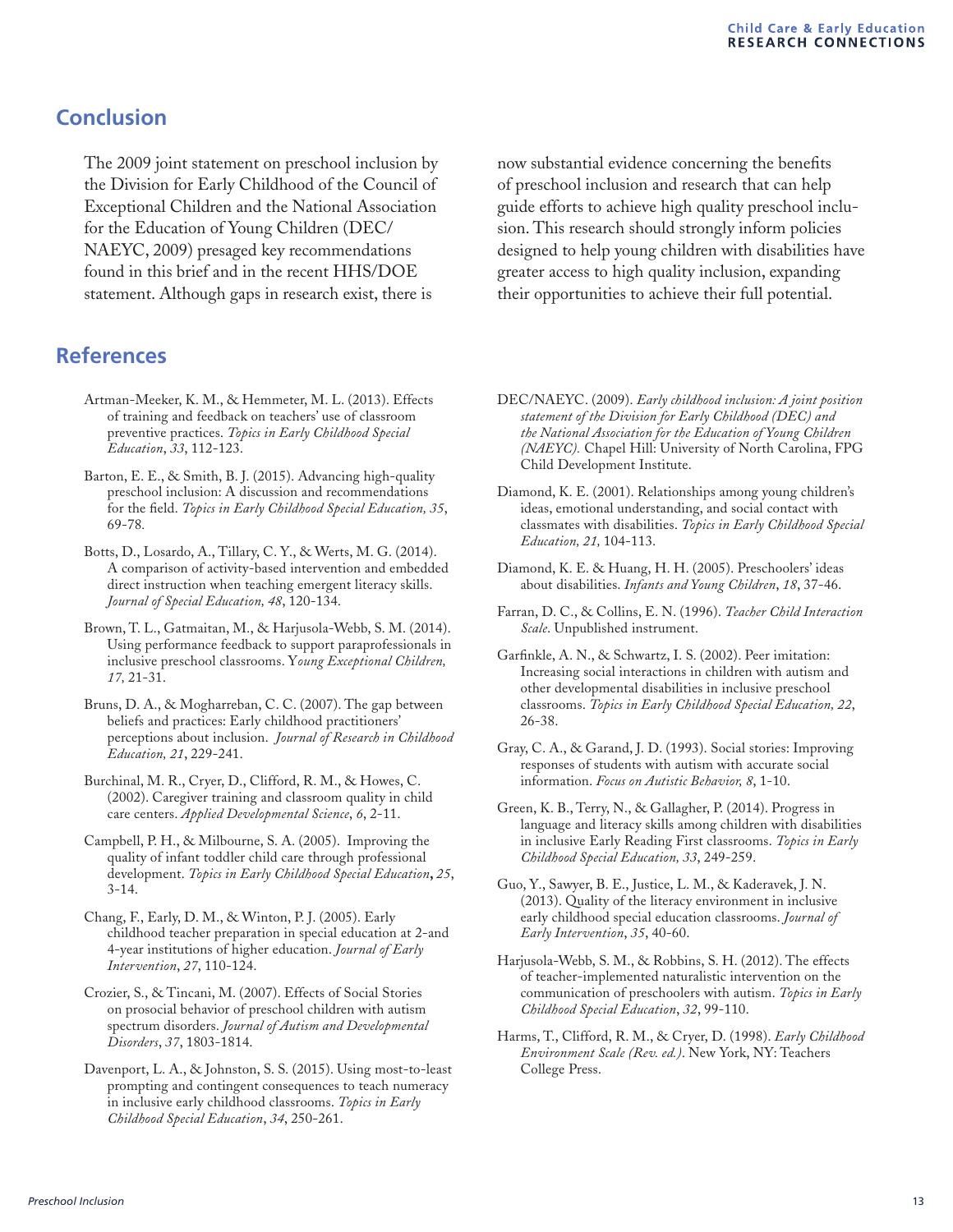Hemmeter, M. L., Hardy, J. K., Schnitz, A. G., Adams, J. M., & Kinder, K. K. (2015). Effects of coaching with performance feedback on teachers' use of Pyramid Model practices. *Topics in Early Childhood Special Education, 35*, 144-156.

Hestenes, L. L., Cassidy, D. J., Shim, J., & Hegde, A. V. (2008). Quality in inclusive preschool classrooms. *Early Education and Development*, *19*, 519-540.

Holahan, A., & Costenbader, V. (2000). A comparison of developmental gains for preschool children with disabilities in inclusive and self-contained classrooms. *Topics in Early Childhood Special Education, 20*, 224-235.

Irvin, D. W., Boyd, B. A., & Odom, S. L. (2015). Child and setting characteristics affecting the adult talk directed at preschoolers with autism spectrum disorder in the inclusive classroom. *Autism*, *19*, 223-234.

Justice, L. M., Logan, J. A., Lin, T. J., & Kaderavek, J. N. (2014). Peer effects in early childhood education testing the assumptions of special-education inclusion. *Psychological Science, 25*, 1722-1729*.*

Kwon, K., Elicker, J., & Kontos, S. (2011). Social IEP objectives, teacher talk, and peer interaction in inclusive and segregated preschool settings. *Early Childhood Education Journal, 39*, 267-277.

McDonnell, A. P., Hawken, L. S., Johnston, S. S., Kidder, J. E., Lynes, M. J., & McDonnell, J. J. (2014). Emergent literacy practices and support for children with disabilities: A national survey. *Education and Treatment of Children*, *37*, 495-529.

Mitchell, L., & Hegde, A. V. (2007). Beliefs and practices of inservice preschool teachers in inclusive settings: Implications for personnel preparation. *Journal of Early Childhood Teacher Education, 27*, 353-366.

More, C. M., Sileo, N. M., Higgins, K., Tandy, R. D., & Tannock, M. (2013). The effects of social story interventions on preschool age children with and without disabilities. *Early Child Development and Care*, *183*, 1-16.

Muccio, L. S., Kidd, J. K., White, C., & Burns, M. (2014). Head Start instructional professionals' inclusion perceptions and practices. *Topics in Early Childhood Special Education, 34*, 40-48.

Nahmias, A. S., Kase, C., & Mandell, D. S. (2014) Comparing cognitive outcomes among children with autism spectrum disorders receiving community-based early intervention in one of three placements. *Autism, 18*, 311-320.

Neitzel, J. (2008). *Overview of peer-mediated instruction and intervention for children and youth with autism spectrum disorders*. Chapel Hill: University of North Carolina, FPG Child Development Institute, National Professional Development Center on Autism Spectrum Disorders.

Nelson, C., McDonnell, A. P., Johnston, S. S., Crompton, A., & Nelson, A. R. (2007). Keys to play: A strategy to increase the social interactions of young children with autism and their typically developing peers. *Education and Training in Developmental Disabilities*, *42*, 165-181.

Odom, S. L., Buysse, V., & Soukakou, E. P. (2011). Inclusion for young children with disabilities: A quarter century of research perspectives. *Journal of Early Intervention, 33*, 344- 356.

Odom, S. L. Viztum, J., Wolery, R. A., Lieber, J., Sandall, S. R., Hanson, M., Beckman, P. J., Schwartz, I., & Horn, E. (2004). Preschool inclusion in the United States: A review of research from an ecological systems perspective. *Journal of Research in Special Educational Needs, 4*, 17-49.

Ottley, J. R., & Hanline, M. F. (2014). Bug-in-Ear coaching: Impacts on early childhood educators' practices and associations with toddlers' expressive communication. *Journal of Early Intervention, 36*, 90-110.

Phillips, D., Mekos, D., Scarr, S., McCartney, K., & Abbott-Shim, M. (2001). Within and beyond the classroom door: Assessing quality in child care centers. *Early Childhood Research Quarterly*, *15*, 475-496.

Phillips, D. A., & Meloy, M. (2012). High-quality school-based pre-k can boost early learning for children with special needs. *Exceptional Children, 78*, 471-490.

Pianta, R. C., La Paro, K. M., & Hamre, B. (2008). *Classroom Assessment Scoring System Pre-K*. Baltimore, MD: Paul H. Brookes Publishing.

Rafferty, Y., Piscitelli, V., & Boettcher, C. (2003). The impact of inclusion on language development and social competence among preschoolers with disabilities. *Exceptional Children, 69*, 467-479.

Rakap, S., Cig, O., & Parlak‐Rakap, A. (2015). Preparing preschool teacher candidates for inclusion: Impact of two special education courses on their perspectives. *Journal of Research In Special Educational Needs*, doi:10.1111/1471- 3802.12116

Rakap, S., & Parlak-Rakap, A. (2011). Effectiveness of embedded instruction in early childhood special education: A literature review. *European Early Childhood Education Research Journal, 19*, 79-96.

Rheams, T. A., & Bain, S. K. (2004). Social interaction interventions in an inclusive era: Attitudes of teachers in early childhood self-contained and inclusive settings. *Psychology in the Schools, 42*, 53-63.

Robertson, J., Green, K., Alper, S., Schloss, P. J., & Kohler, F. (2003). Using a peer-mediated intervention to facilitate children's participation in inclusive childcare activities. *Education & Treatment of Children*, *26*, 182-197.

Rock, M., Gregg, M., Gable, R., Zigmond, N., Blanks, B., Howard, P., & Bullock, L. (2012). Time after time online: An extended study of virtual coaching during distant clinical practice. *Journal of Technology and Teacher Education, 20*, 277-304.

Rock, M. L., Schumacker, R. E., Gregg, M., Howard, P. W., Gable, R. A., & Zigmond, N. (2014). How are they now?: Longer term effects of eCoaching through online bug-inear technology. *Teacher Education and Special Education*, *37*, 161-181.